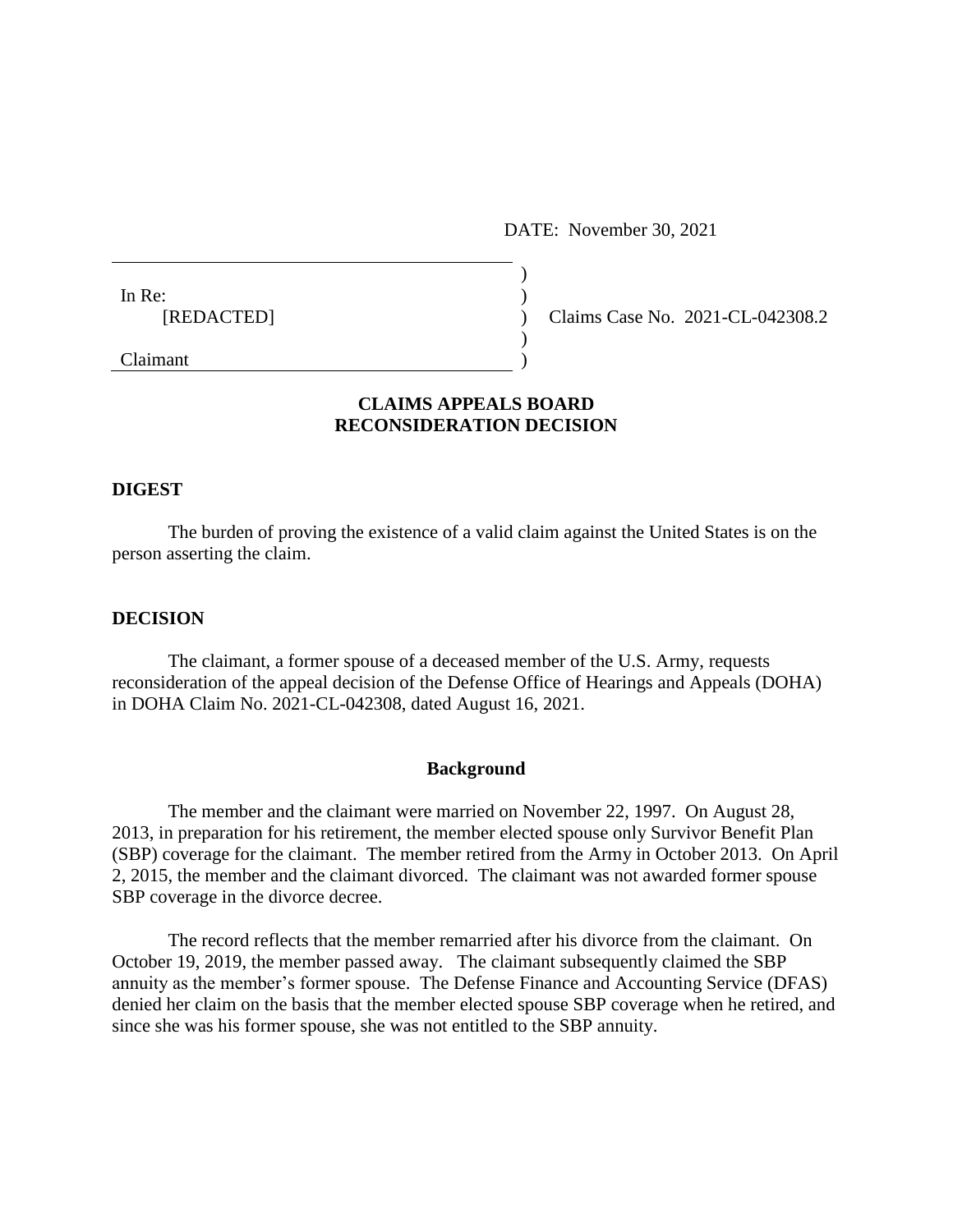The claimant appealed DFAS's denial of her claim. The claimant stated that she was not aware of the requirement to change the SBP coverage from spouse to former spouse after her divorce. She stated that the member continued to pay spouse SBP coverage until he died.

In the DOHA appeal decision, the adjudicator upheld DFAS's denial of the claim for the SBP annuity. She explained that DOHA's authority was limited by statute and regulation and that an election for former spouse SBP coverage, whether voluntary, ordered, or deemed, had to have been received by DFAS within one year of the date of the divorce. The adjudicator also noted that if the member continued to pay SBP premiums when he did not have a spouse beneficiary, any refund due the member for his overpayment would be payable to his Arrears of Pay (AOP) beneficiary.

In her request for reconsideration, the claimant states that she and the member signed the paperwork for the SBP annuity before he retired while in the office of the Warrior Transition Battalion in 2013. She states that once they both signed the DD Form 2656, they were told that she would get his SBP. She also states that she is listed as the member's SBP beneficiary and she never received any correspondence from DFAS stating she was not listed as his beneficiary after their divorce. She states that the divorce lawyers and the judge also did not know about the requirement to change the SBP coverage from spouse to former spouse. She states that there are so many other former spouses experiencing the same issues. She requests an in-person hearing in front of DOHA. She also states that she and the member had two sons together, and her family needs the support that was established for them when the member retired.

#### **Discussion**

Claims against the government may be allowed only for expenses authorized by statute or regulation. DOHA must render decisions based on the written record in front of us, and applicable statutes, regulations and our prior administrative decisions.

The SBP, set out in 10 U.S.C. §§ 1447-1455, is an income maintenance program for the survivors of deceased members of the uniformed services. Spousal coverage ends upon divorce. If a member divorces and wishes to provide SBP coverage for the former spouse, the member must notify DFAS in writing of the divorce and the intention to provide coverage for the former spouse, even if the former spouse was the spouse beneficiary immediately prior to the divorce. Former spouse coverage must be established within one year from the date of the divorce. *See* 10 U.S.C. §1448(b)(3)(A). In addition, a member may be required under the terms of a divorce decree to provide SBP coverage to the former spouse. If the member fails to do so, the former spouse has one year from the date of the divorce to request a deemed election. *See* 10 U.S.C.  $$1450(f)(3).$ 

In this case, the claimant was covered as the member's spouse SBP beneficiary from the time he retired in 2013 until such coverage ended with their divorce in 2015. The claimant was not awarded former spouse SBP coverage in the divorce decree. Therefore, she had no statutory right to request a deemed election. Further, although the member may have intended that his former spouse be covered under the SBP, he failed to establish former spouse SBP coverage